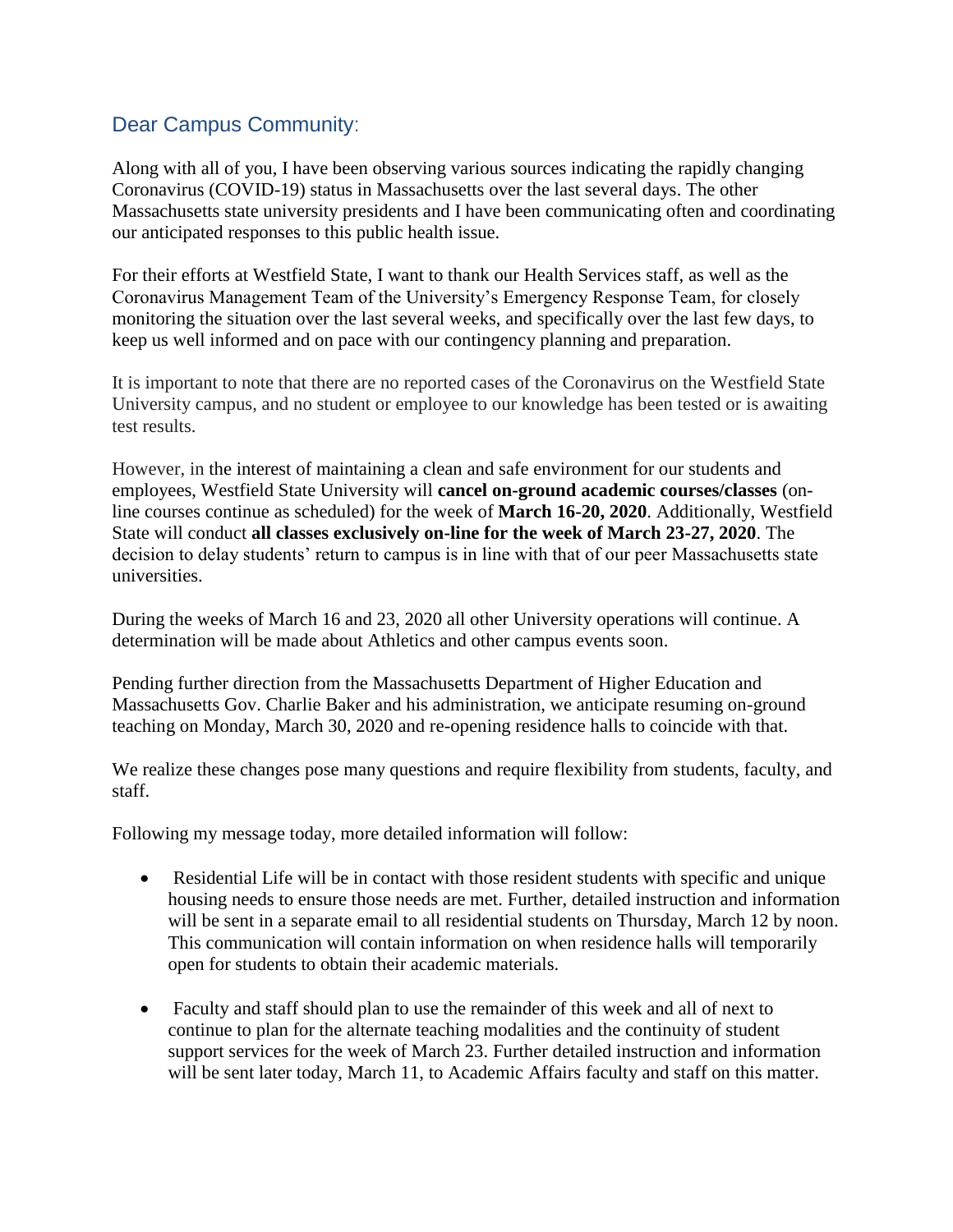• In addition, faculty and staff should expect from Office of Human Resources, Inclusion, Diversity, and Equity a comprehensive email by Friday, March 13, on personnel issues related to this plan. Included in that communication will be instructions for returning employees who have traveled over the Spring Break.

The following are guidelines set forth by Gov. Baker yesterday. Westfield State asks for adherence to the following protocols given the current status of the Coronavirus (COVID-19).

- 1. Work-related travel, both international and domestic, should be discontinued until further notice. Personal international travel is also discouraged.
- 2. Conferences, seminars, and other discretionary gatherings, scheduled and hosted by Westfield State involving external parties will be assessed to either be held virtually or cancelled. Internal business meetings should continue, but organizers should consider web or phone-based engagement, if possible.
- 3. Faculty and staff should not attend external work-related conferences, seminars, or events in-person, but are asked to participate remotely.
- 4. Faculty and staff feeling ill with fever or flu symptoms should not come into work. Also, faculty and staff who are among the highest risk population for COVID-19—older adults and individuals with serious medical conditions—are asked to speak with their supervisors to review possible alternative work assignments.

We will await further guidance from the Baker administration following its re-assessment of these guidelines within 30 days, as mentioned at yesterday's press conference and noted in the corresponding [press release](https://www.mass.gov/news/governor-baker-declares-state-of-emergency-to-support-commonwealths-response-to-coronavirus) posted on mass.gov.

We appreciate everyone's cooperation and diligence as we work together on this solution and potentially future measures to ensure the well-being and safety of our students and workforce.

As unsettling as the news of the spread of COVID-19 may be, know that Westfield State University is in close collaboration with local and statewide officials on this important public health matter and will continue to act in the best interest of the students we serve and the faculty and staff we employ.

All updates and current information will continue to be available on Westfield State's [Coronavirus Update webpage.](http://www.westfield.ma.edu/student-life/health-services/coronavirus-update)

Be well,

Ramon S. Torrecilha, Ph.D. President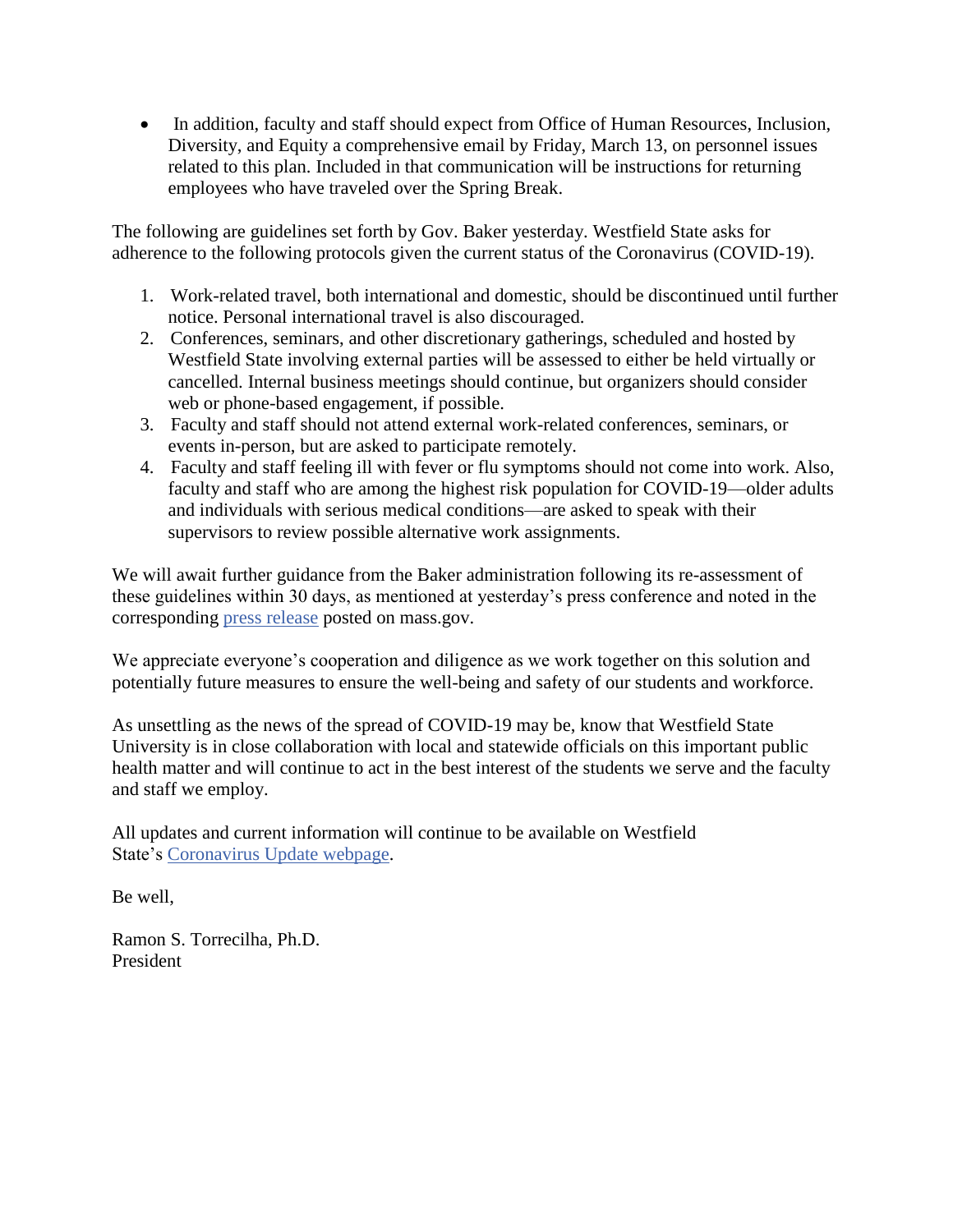Dear Faculty and Staff,

As you are all aware from the message earlier today, Westfield State will extend the Spring Break period for students, suspending all on ground classes for the week of March 16- 20. During the week of March 23-27, we are asking for all coursework to be conducted remotely, in an effort to provide time for cleaning and to support mitigating the spread of COVID-19.

We recognize that this is a challenge for some and is a particular challenge for those engaged in experiential learning activities, but we must all do our best to be flexible in this uncharted territory.

## **Teaching and Learning**

Under the leadership of Dean Tom Raffensperger, the staff in the Center for Instructional Technology, Technology Support, and Media Services have been working on the implementation of a continuity plan to support remote teaching and learning. The webpage for CIT is now hosting general advice and resource links [http://www.westfield.ma.edu/cit/teaching-remotely](http://www.westfield.ma.edu/cit/teaching-remotely-getting-started-and-resources/)[getting-started-and-resources/.](http://www.westfield.ma.edu/cit/teaching-remotely-getting-started-and-resources/) The university has also purchased increased data storage to accommodate expansion of campus use of PLATO (Blackboard).

In addition, during the week of March 16-20, Technology Support will offer in-person workshops in:

- Library resources for remote instruction and learning
- Using Zoom for instruction and meetings
- Supporting student technology needs
- Getting on PLATO (Blackboard)
- Open hands-on help session for supporting remote instruction

Details and registration information will be coming soon.

Because so many institutions are moving in this same direction, there is a plethora of resources available in addition to our campus resources. I know some of you have been discussing this issue with departmental colleagues and/or on discipline-based listservs and websites. I thank you for this work and encourage you to find the options that will best accommodate your course content and pedagogy and to share those with your colleagues.

## **Advising and Registration**

We will continue with our scheduled academic advising and registration dates. Advising appointments scheduled between March 16 and March 27 should be conducted via telephone or if need be, via email. In either case, as a best practice and given the unusual circumstances, please keep some written record of the course recommendations made to students and place those in their advising file in the academic department. We are working on an electronic version of the course scheduling form and this will be distributed as soon as it is ready.

## **Support**